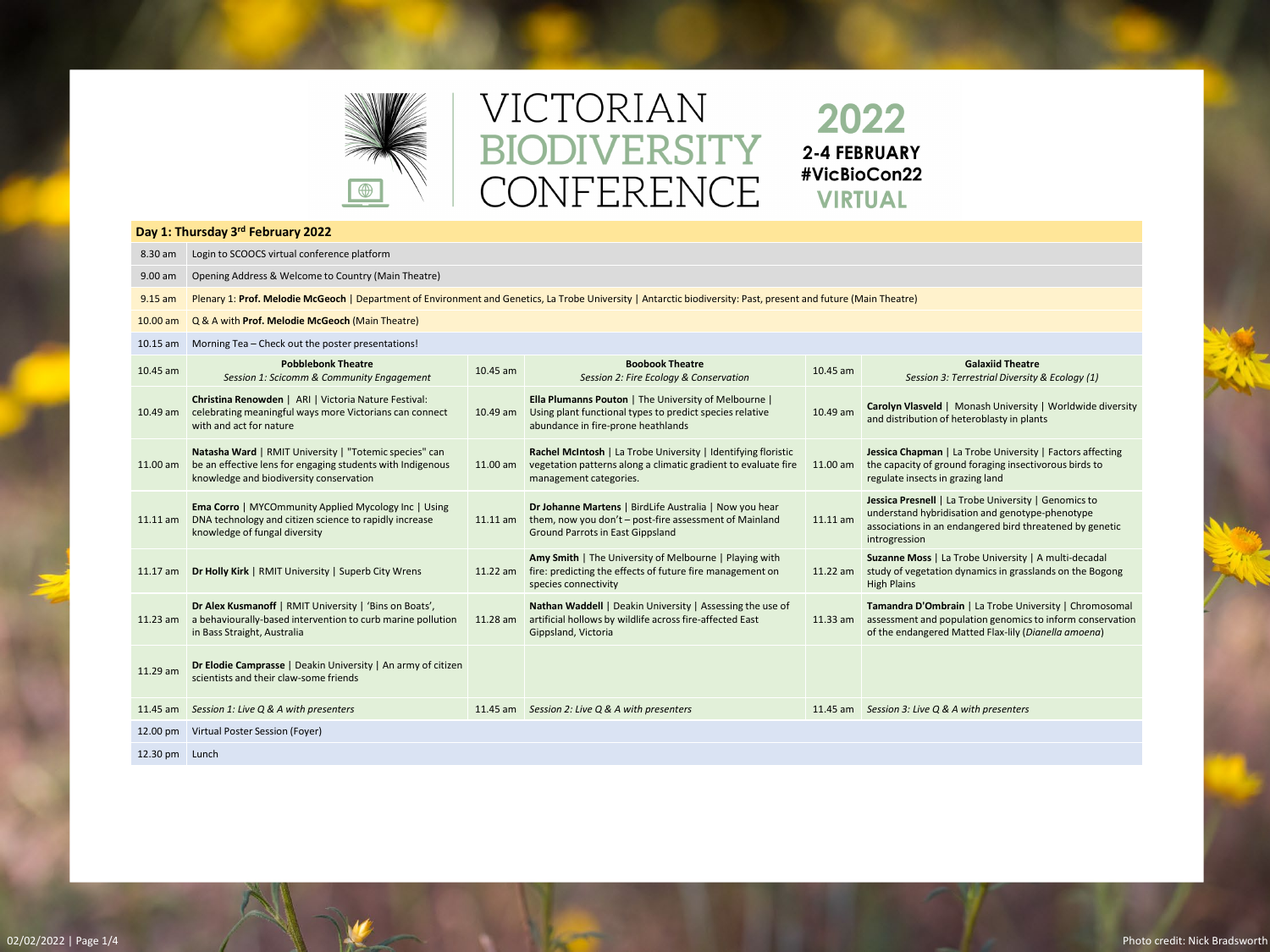

# VICTORIAN BIODIVERSITY CONFERENCE

#### **Day 1: Thursday 3rd February 2022 (cont.)**

1.30 pm Panel Discussion 1: **Challenges and opportunities for ecological restoration in the suburbs: How do you restore habitat over someone's back fence?** (Main Theatre) Featuring: Paul Davis (Biodiversity Officer, Banyule City Council), Ben Smith (Community & Environment Special Projects Officer, City of Darebin), Rebecca Bond (Environment Officer, Wyndham City Council), Michael Longmore (Program Manager, Merri Creek Management Committee), and George Paras (Land Ecology Restoration Advisor, Tangible Ecology; former Head Ranger, Nangak Tamboree Wildlife Sanctuary) Moderated by: Prof. Sarah Bekessy (Convener of ICON Science, Centre for Urban Research, RMIT University)

### *Session 6: Threatened Species*

**Sinclair** | Deakin University | Using scat-detection to describe the diet of red foxes (*Vulpes vulpes*) in the pians (Gariwerd) National Park

**Sperring | Monash University | Better home-ranges** ardens; using home range analyses to investigate how at restoration can improve territory quality for a ally Endangered island owl

**Bradsworth** | Zoos Victoria | Risk-spreading required: pts to establish a new population of Helmeted <sub>V</sub>eater

**Wigh Davidson** | The University of Melbourne | tigation into embryo mortality in the critically **gered Southern Corroboree frog (Pseudophryne** *corroboree*)

**Nugent** | La Trobe University | Livestock production Ind conservation areas play a complementary role in onservation of a critically endangered grassland bird  $$ ains-wanderer

**Mathews** | Federation University | Between a rock hard place: Site selection for Brush-tailed Rock-wallaby (*Petrogale penicillata*) translocations using structured on making

**m Mitchell** | Monash University | Are we adequately sing the demographic impacts of harvesting for wilded conservation translocations?

**ah Roberts** | La Trobe University | A novel method strus detection in the captive Tasmanian devil (*Sarcophilus harrisii*)

| <b>Pobblebonk Theatre</b><br>Session 4: Urban Ecology & Conservation                                                                                                  | 2.30 pm   | <b>Boobook Theatre</b><br>Session 5: Environmental Policy & Management                                                                                                                             | 2.30 pm                                       | <b>Galaxiid Theatre</b><br>Session 6: Threatened !                                                                                                                          |
|-----------------------------------------------------------------------------------------------------------------------------------------------------------------------|-----------|----------------------------------------------------------------------------------------------------------------------------------------------------------------------------------------------------|-----------------------------------------------|-----------------------------------------------------------------------------------------------------------------------------------------------------------------------------|
| Dr Kylie Soanes   The University of Melbourne   Conserving<br>biodiversity in Australia's cities - what, where and how?                                               | 2.34 pm   | Dr Danny Spring   The University of Melbourne   Conflicts<br>of interest in conservation                                                                                                           | 2.34 pm                                       | Robin Sinclair   Deakin University   Us<br>dogs to describe the diet of red foxes (<br><b>Grampians (Gariwerd) National Park</b>                                            |
| Jacinta Humphrey   La Trobe University   Avoid, adapt or<br>exploit: Modelling avian species responses to housing and<br>canopy tree cover                            | 2.45 pm   | <b>Loulou Gebbie</b>   EcoGipps   The Biodiversity Opportunity                                                                                                                                     | 2.45 pm                                       | <b>Flossy Sperring   Monash University  </b><br>and gardens; using home range analyse<br>habitat restoration can improve territo<br><b>Critically Endangered island owl</b> |
| Alicia Dimovski   La Trobe University   Does urban lighting<br>affect the health of Australian mammals?                                                               | $2.56$ pm | <b>Ielyzaveta Ivanova</b>   Monash University   The potential of<br>small protected areas with poor habitat to form viable<br>clusters for long-term protection of species                         | $2.56$ pm                                     | Nick Bradsworth   Zoos Victoria   Risk<br>attempts to establish a new population<br>Honeyeater                                                                              |
| Katherine Berthon   RMIT University   Plant Insect Dating in<br>the City: Using pollinator preferences to inform our<br>greenspace designs                            | 3.07 pm   | Arman Pili   Monash University   Advancing invasion science<br>in silico: Simulate the population dynamics and management<br>of a globally significant invader, the Cane Toad (Rhinella<br>marina) | 3.07 pm                                       | Mikaeylah Davidson   The University of<br>Investigation into embryo mortality in<br>endangered Southern Corroboree frog<br>corroboree)                                      |
| Rachael Miller   The University of Melbourne   Quantifying<br>biodiversity on the University of Melbourne's campuses                                                  | 3.18 pm   | Ayesha Burdett   River Bend Ecology   Tracking changes in<br>the macroinvertebrate community at Walker Swamp<br><b>Restoration Reserve</b>                                                         | 3.18 pm                                       | Daniel Nugent   La Trobe University  <br>land and conservation areas play a con<br>the conservation of a critically endange<br>the Plains-wanderer                          |
| <b>Sophie Moore   Macquarie University   Street tree</b><br>communities have high taxonomic richness but noticeable<br>functional redundancy relative to native trees | 3.29 pm   | Dr Zoe Squires   ARI   A systems approach to promoting<br>domestic cat containment                                                                                                                 | 3.29 pm                                       | <b>Emily Mathews   Federation University</b><br>and a hard place: Site selection for Bru<br>(Petrogale penicillata) translocations u<br>decision making                     |
| Dr Scarlett Howard   Deakin University   Elemental learning<br>in native Australian bees across urban gradients<br>(VicBioCon Research Grant Winner 2021)             |           |                                                                                                                                                                                                    | 3.35 pm                                       | <b>William Mitchell   Monash University</b><br>assessing the demographic impacts of<br>sourced conservation translocations?                                                 |
| Thami Croeser   RMIT University   Depaving paradise:<br>Converting redundant urban car parking to green space                                                         |           |                                                                                                                                                                                                    | 3.41 pm                                       | Hannah Roberts   La Trobe University<br>of oestrus detection in the captive Tası<br>(Sarcophilus harrisii)                                                                  |
| Session 4: Live Q & A with presenters                                                                                                                                 |           |                                                                                                                                                                                                    | 3.50 pm                                       | Session 6: Live Q & A with presenters                                                                                                                                       |
| Afternoon Tea                                                                                                                                                         |           |                                                                                                                                                                                                    |                                               |                                                                                                                                                                             |
| Plenary 2: Dr Jack Pascoe   Conservation and Research Manager, Conservation Ecology Centre   The work of the Conservation Ecology Centre (Main Theatre)               |           |                                                                                                                                                                                                    |                                               |                                                                                                                                                                             |
| Q & A with Dr Jack Pascoe and wrap up of Day 1 (Main Theatre)                                                                                                         |           |                                                                                                                                                                                                    |                                               |                                                                                                                                                                             |
|                                                                                                                                                                       |           |                                                                                                                                                                                                    | 3.50 pm Session 5: Live Q & A with presenters |                                                                                                                                                                             |

6.00 pm Virtual Networking Event – Join us for a biodiversity-themed murder mystery!

## 2022 **2-4 FEBRUARY** #VicBioCon22 **VIRTUAL**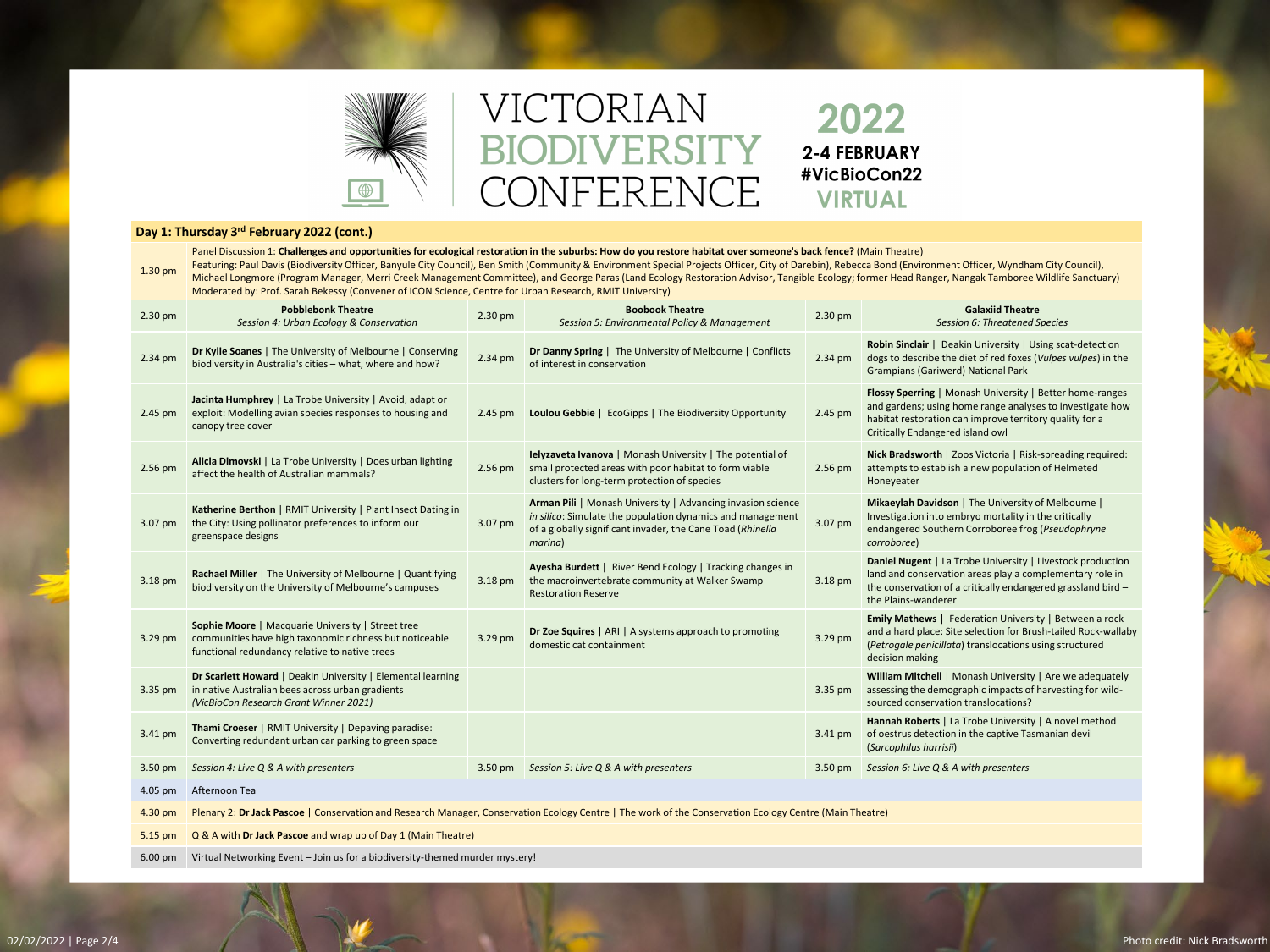

# VICTORIAN BIODIVERSITY CONFERENCE

**Day 2: Friday 4th February 2022** 8.30 am Log onto SCOOCS 9.00 am Welcome & Housekeeping (Pobblebonk Theatre) 9.15 am Plenary 1: Gunaikurnai Land and Waters Aboriginal Corporation On Country ranger crew (GLaWAC) | Reading and healing Country after the bushfires (Main Theatre) 10.00 am Q & A with **Gunaikurnai Land and Waters Aboriginal Corporation On Country ranger crew (GLaWAC)** (Main Theatre) 10.15 am Morning Tea 10.45 am **Pobblebonk Theatre Pobblebonk Theatre Session 7: Adapting to Environmental Change 10.45 am Boobook Theatre Session 8: Behavioural Equation Boobook Theatre 6: Boobook Theatre**<br>Session 8: Behavioural Ecology 10.45 am Session 9: Terrestrial Diversity *Session 9: Terrestrial Diversity & Ecology (2)* 10.49 am traits varies with altitude: what are the implications under **Iris Hickman** | La Trobe University | Alpine shrub functional climate change? 10.49 am **Ettore Camerlenghi** | Monash University | Cooperative **breeding and the emergence of multilevel societies in birds** 10.49 am **Jules Farquhar** | Monash University | Geographic colour pattern variation in the varanid lizard *Varanus varius* is associated with climatic niche divergence along a mesic–arid gradient 11.00 am **Dr Katherine Selwood** | Zoos Victoria | Emergency conservation intervention for the Eastern Bristlebird during the Black Summer bushfires 11.00 am **Cassie Speakman** | Deakin University | Fear vs. Food: Exploring behavioural and population-level responses to environmental change and predation pressure in Australian fur seals 11.00 am **Emily Scicluna** | La Trobe University | Little whip snakes show seasonally influenced habitat preference: implications for surveys and monitoring 11.11 am **Tobias Ross** | Deakin University | The potential of wastewater treatment plants as alternative habitats - an assessment of contaminants, disease, health and survival of migratory shorebirds in natural versus artificial wetlands 11.11 am **Marty Lockett** | The University of Melbourne | Artificial light at night impacts a woodland food chain at every level  $11.11 \text{ am}$ **Claire Tingate** | Deakin University | Arboreal mammal distribution, abundance and diversity in roadsides of the Strathbogie Ranges, Victoria 11.22 am **David De Angelis** | Frogs Victoria | Myiasis in frogs from **David De Angells** | Frogs victoria | liviyiasis in mogs nomi<br>Victoria involving external parasitism by a chloropid fly **11.22** am **Meg Farmer** | Deakin University | Population ecology and movement of the long-nosed potoroo, *Potorous tridactylus*, on French Island, Victoria 11.22 am **Amanda Locascio** | The University of Melbourne | Does context matter? Microbat distributions in fragmented, fire-prone landscapes 11.33 am **Dr Jennifer Hetz Rodriguez** | Museums Victoria | The Ian Potter Australian Wildlife BioBank: working on safe-guarding the diversity of Victoria's wildlife for the future 11.33 am **Danielle Wallace** | The University of Melbourne | The unexpected effects of wildlife disease – investigating the impact of chytrid fungus on the breeding display of Victorian frogs 11.33 am **Jo Stubbs** | The University of Melbourne | How does the environmental volunteer group Friends of the Prom conduct ecological restoration of Yiruk/Wamoon, under the permits, regulations and permissions of Parks Victoria? 11.44 am **Danielle Eastick** | La Trobe University | Braving the storms ahead: are microbats good bioindicators for climate change? **Abigail Robinson** | Monash University | Manipulating 11.44 am breeding female quality reveals subtle helper effects in a cooperatively breeding bird 11.44 am **Madeline Barker** | Deakin University | Non-breeding habitat selection of a sandy shore obligate shorebird 11.50 am **Kelly Williams** | La Trobe University | The bold or the beautiful: Does personality impact translocation success in a vulnerable rodent? 11.55 am **Kevin Newman** | The University of Melbourne | An analytical solution for optimising multi-species detection surveys 12.05 pm *Session 7: Live Q & A with presenters* 12.05 pm *Session 8: Live Q & A with presenters* 12.05 pm *Session 9: Live Q & A with presenters*

12.20 pm Lunch & SCB Greater Melbourne Chapter Meeting – All welcome!

## 2022 2-4 FEBRUARY #VicBioCon22 **VIRTUAL**